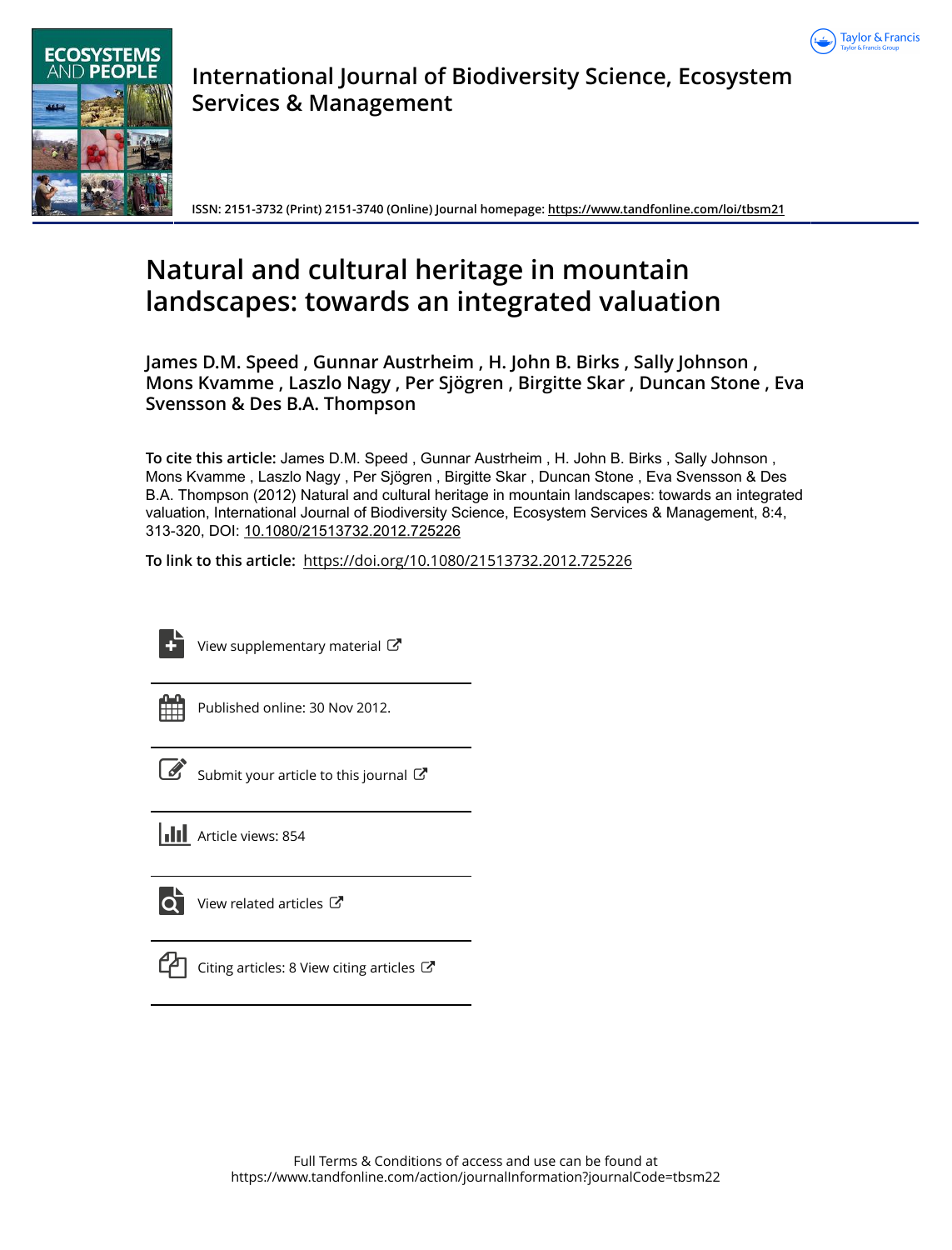

# **Natural and cultural heritage in mountain landscapes: towards an integrated valuation**

James D.M. Speed<sup>a\*</sup>, Gunnar Austrheim<sup>a</sup>, H. John B. Birks<sup>b,c,d</sup>, Sally Johnson<sup>e</sup>, Mons Kvamme<sup>f</sup>, Laszlo Nagy<sup>g</sup>, Per Sjögren<sup>a,h</sup>, Birgitte Skar<sup>a</sup>, Duncan Stone<sup>i</sup>, Eva Svensson<sup>j</sup> and Des B.A. Thompson<sup>e</sup>

*aMuseum of Natural History and Archaeology, Norwegian University of Science and Technology, NO-7491 Trondheim, Norway; bDepartment of Biology and Bjerknes Centre for Climate Research, University of Bergen, NO-5020 Bergen, Norway; <sup>c</sup> Environmental Change Research Centre, University College London, London, WC1E 6BT, UK; dSchool of Geography and the Environment, University of Oxford, Oxford, OX1 3QY, UK; <sup>e</sup> Scottish Natural Heritage, Silvan House, 231 Corstorphine Road, Edinburgh EH12 7AT, UK; <sup>f</sup> Bergen Museum, University of Bergen, NO-5020 Bergen, Norway; gPrograma de Grande Escala da Biosfera – Atmosferana Amazonia, Instituto Nacional de Pesquisa da Amazonia, Manaus, Brazil; hTromsø University Museum, University of Tromsø, NO-9037 Tromsø, Norway; i Scottish Natural Heritage, Great Glen House, Leachkin Road, Inverness IV63 6XF, Scotland; <sup>j</sup> Environmental Science, Karlstad University, SE-651 88 Karlstad, Sweden*

Mountain areas of Europe have been managed by humans for a long time, leading to a prevalence of semi-natural habitats in mountain landscapes today. These landscapes contain both natural and cultural heritage; however, natural and cultural heritage are rarely considered together when valuing landscapes and developing management plans in protected areas. Here we present a case study of seven protected areas in the mountains of Great Britain and Norway. We take a long-term perspective on landscape and land-use change and propose an integrated model of landscape valuation on the basis of combined natural and cultural heritage. Our model plots indicators of natural and cultural heritage along a gradient of land-use intensity, allowing simultaneous assessment and highlighting how valuation depends on what type of heritage is considered. We show that while contemporary land-use changes follow similar trajectories in Norway and Britain, different land-use histories mean that the loss of heritage differs between the regions. The model presented here thus allows for the consolidation of valuation based on both cultural and natural heritage in landscapes.

**Keywords:** land use; long term; intensity; Norway; Great Britain

# **Introduction**

Landscapes exist along a gradient of utilisation intensity from natural through semi-natural to highly agriculturally improved and otherwise anthropogenically utilised land. Past land use has played a large role in determining today's landscape state in many regions of the world (Birks et al. 1988; Iverson 1988; Brown et al. 2000), greatly affecting biodiversity across many groups of taxa (Dupouey et al. 2002; Poschlod et al. 2005; Kleijn et al. 2009) and ecosystem services on a global scale (Foley et al. 2005). Further land-use changes are inevitable in the future (Vitousek 1994; Millennium Ecosystem Assessment 2005), and their importance is often understated. Predictions of how landuse changes will affect, for example, biodiversity are being produced (White et al. 1997; Jetz et al. 2007). However, impacts on natural heritage are not the sole concern when considering changes in landscapes; landscapes also contain cultural heritage, and the concepts of natural and cultural heritage are often blurred (e.g. Svensson 1998; Webb 1998; Fischer et al. 2008; Emanuelsson 2009). Natural and cultural heritage are consequently closely linked within landscapes and could be conceptualised as inseparable (Lockwood et al. 2006).Yet, these are typically managed separately (Lockwood et al. 2006), often based upon separate legislations. Moreover, the relative weighting of cultural and natural heritage in the assessment

\*Corresponding author. Email: [james.speed@vm.ntnu.no](mailto:james.speed@vm.ntnu.no)

of landscape value is often unconsidered, and the valuation of landscapes tends to take a short-term perspective (Willis and Birks 2006).There is thus a need for a better developed framework for a common evaluation of both cultural and natural heritage in landscapes to facilitate sound management decisions.

Mountain landscapes are often perceived as being wilderness areas, and 90% of the Norwegian land designated as IUCN category II protected areas is mountainous. However, human utilisation of natural resources in the mountain regions of Europe has historically been high, particularly hunting and gathering, local-scale industrial production (e.g. tar, iron) and transhumance agriculture (Thompson et al. 2005). Land use, along with natural and environmental drivers of change such as climate change, is a determinant of landscape state, and hence the natural and cultural heritage within landscapes (Körner 2003; Emanuelsson 2009). The history of changing land use and the dynamic nature of landscapes highlights the importance of a long-term perspective to determine a basis for conservation and management of these mountain landscapes (Willis and Birks 2006).

The challenge of setting a conservation objective and hence the corresponding management activity is particularly relevant in protected areas, where management may be directed towards conserving a particular landscape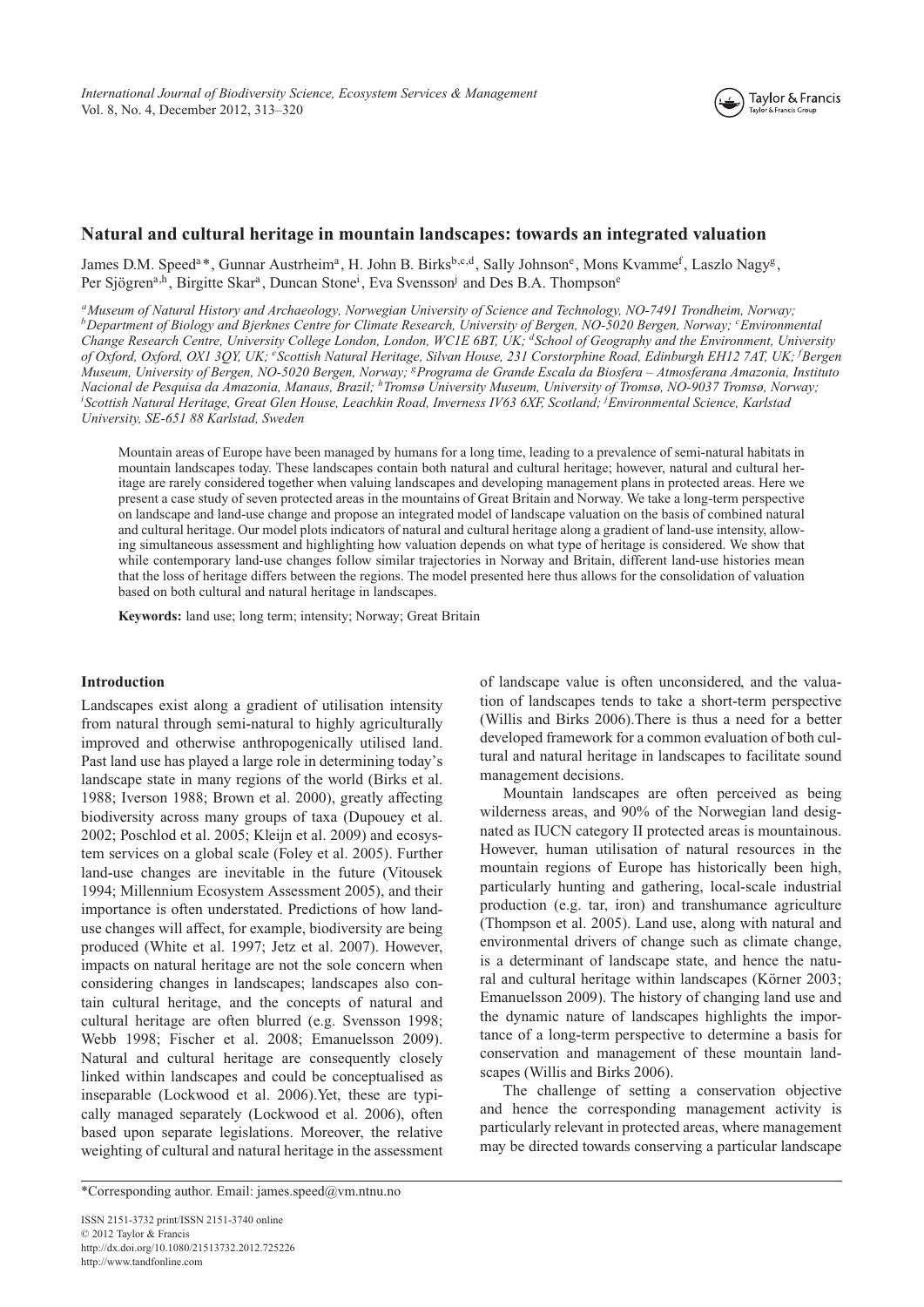state, certain land uses, biodiversity or selected cultural heritage. First, stakeholders may have conflicting views on conservation goals and land use, for example, the use of livestock grazing to maintain plant diversity in mountains (e.g. Austrheim and Eriksson 2001). Second, even if there is a consensus view on conservation, management actions might not be serving their goal if managers' perspectives on natural drivers and human influence are based on a short-term view that fails to take long-term patterns and processes into account (Willis and Birks 2006). Thus, a common framework, based on a long-term perspective, may be of value.

Biodiversity is generally seen to peak at low to moderate intensities of land use (as predicted by the intermediate disturbance hypothesis whereby species richness decreases at both high and low levels of disturbance (Grime 1973; Connell 1978)). However, in terms of conservation, not all species are of equal prominence; some are rarer than others and this is reflected by classifications such as the IUCN red list (Baillie et al. 2004; Rodrigues et al. 2006). Equally, there is species turnover along the land-use gradient, with some species or groups benefiting from higher land-use intensities (Van Wieren and Bakker 1998), while many rare species are predominantly found in habitats with a long-term history of low-intensity utilisation, such as seminatural hay meadows, traditionally managed heathlands or mountainous pastures. Such species may be lost following abandonment (Pykälä et al. 2005; Kålås et al. 2010). Thus, to maximise biodiversity across the landscape, a range of land uses may be required (Olsson et al. 2000). Human utilisation of landscapes has tended to increase over time in both extent and land-use intensity, increasing the cultural heritage values within landscapes. However, recent mechanised intensification and standardisation of agriculture has led to a loss of valued older cultural heritage (Vos and Meekes 1999). The cessation or abandonment of low-intensity land use may lead to the loss of associated landscape elements, which may include artefacts,

monuments, habitats and species dependent on historical land uses (Vos and Meekes 1999; MacDonald et al. 2000). The value placed on these elements may vary between stakeholders and managers.

Cultural and natural heritage may be evaluated in various ways: for example, through objective valuation of natural heritage (the potential exists, e.g. through the use of diversity indices) and more subjective valuation of cultural heritage in landscapes. This may relate to the loss of cultural heritage if greater emphasis is put upon the objective valuation (Solymosi 2011). Natural heritage is often regarded somewhat independently of time (with a focus on diversity instead), while the evaluation of cultural heritage sites and monuments may be strongly based upon their age (Lowenthal 2005), for example, the automatic protection of cultural elements in Norway pre-dating the reformation in AD 1537. It has been recognised that landscape change impacts both cultural and natural heritage, but uniting the differing values has been challenging; Dramstad *et al.* (2001) have suggested integration of valuation through common patterns and processes such as heterogeneity. However, as ecological and cultural aspects of landscapes are functions of both past and present land use (Fairclough et al. 2002), we use a long-term perspective to take account of both natural and cultural heritage to value landscapes. To these ends, we consider seven protected areas in the mountains of Britain and Norway as case studies, supplementing the existing literature, to propose a model to facilitate the simultaneous valuation of natural and cultural heritage in landscapes.

#### **Methods**

#### *Case-study sites*

Protected areas within mountain regions were selected along a latitudinal gradient in Great Britain and Norway from 53◦ N to 69◦ N (Figure 1). The two countries were selected because of their proximity and similarities in



Figure 1. Location of study sites.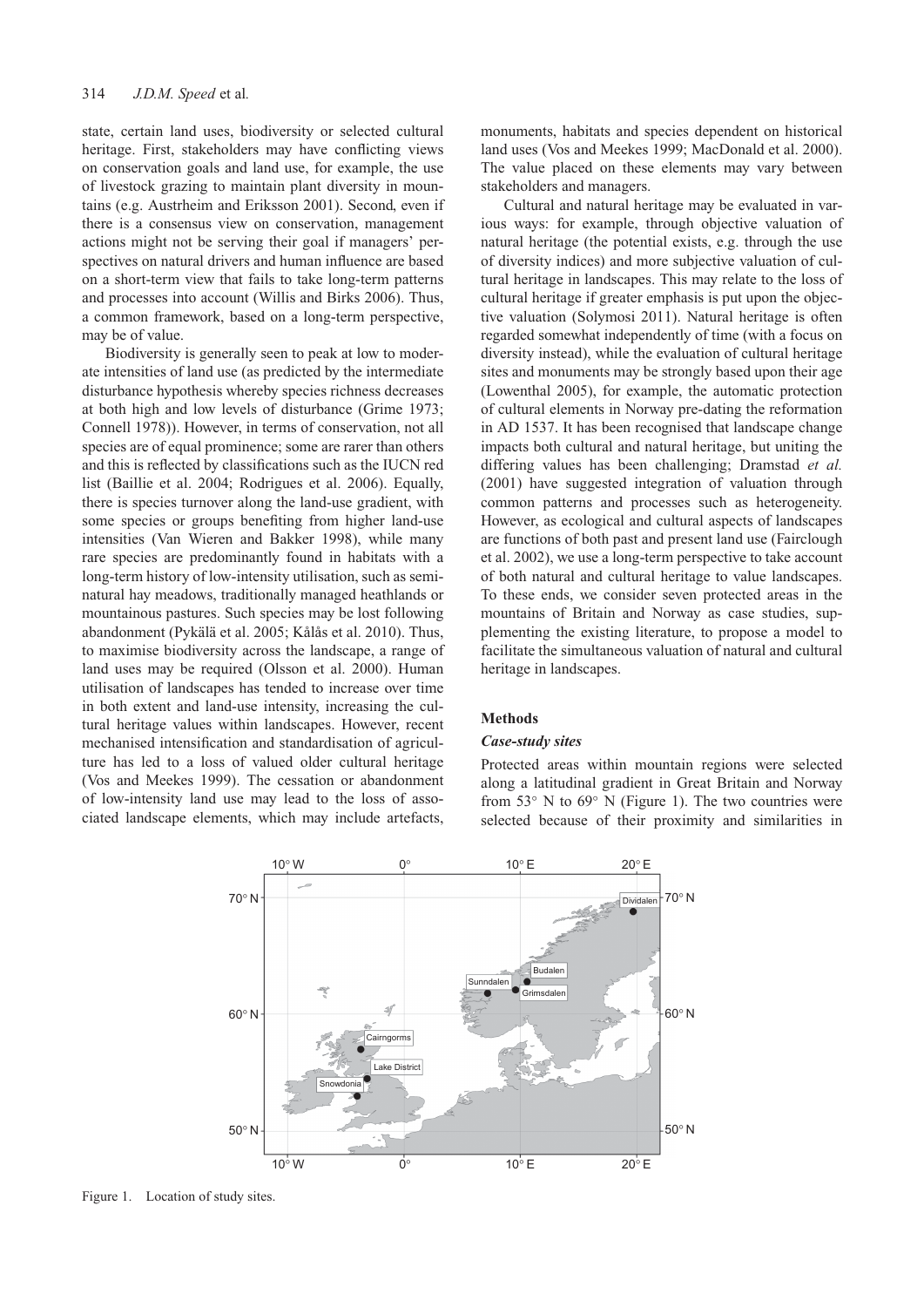land-use trends and climate (Edwards 2005). Protected upland sites have a large range of land-use intensity within the two countries. Three sites were selected in Great Britain: Snowdonia, Wales; the Lake District, England, and the Cairngorms, Scotland – all three are National Parks (NP) of IUCN category V (protected areas). In Norway, four sites were selected: (1) Sunndalen and Erdalen, (2) Grimsdalen, (3) Budalen and (4) Dividalen. Budalen and Grimsdalen are landscape conservation areas (LCA), while Sunndalen and Erdalen are two valleys within the Jostedalsbreen NP, and Dividalen is split between a NP and LCA. The Norwegian LCAs are IUCN category V, while

is presented in Table 1. All of the protected areas, both NPs and LCAs, were established to protect the natural and cultural heritage within the landscapes, and all are inhabited landscapes with resident human populations. Around 30% of the land area of Norway lies above or north of the climatic tree-line, but land use such as summer farming and grazing by livestock and semi-domestic reindeer has caused an increase in open mountain area (Austrheim et al. 2010). Around 2.5% of the United Kingdom is classified as subalpine or alpine (Bohn et al. 2004), but as in Norway, land use keeps a large area of the uplands of Britain in an unforested state. The NPs in Norway are generally at higher altitudes and tend to have much lower land-use intensities than the British NPs. For example, half of the Jostedalsbreen NP, of which the Sunndalen and Erdalen site forms a part, contains the Jostedal glacier. The other three Norwegian sites are LCAs. Norwegian LCAs tend to be conservation buffer regions between NPs and unprotected regions, with an intermediate level of legislation and management (Direktoratet for Naturforvaltning 2008). The selected regions are comparable between countries in terms of land use, despite the differences in designation.

the NPs are category II. Summary information for each site

#### *Data collection and evaluation*

A review of published and non-peer reviewed (grey) literature for each site provided information relating to (1) land use (prehistoric to contemporary), (2) the dominant landscape state (as characterised by the vegetation types within the landscape), (3) natural heritage and (4) cultural heritage within four time periods selected due to their relation to land-use phases among sites (3000 BC to AD 1750, 1750–1940, 1940–1980 and 1980–2010) for each of the seven sites (see the Supplementary Material). Indicators of natural and cultural heritage were then plotted against land use across landscape states. These indicators and wider processes relating to cultural and natural heritage that are affected by land use at different intensities are shown in Table 2.

There is generally a higher availability of data and information for the British sites than the Norwegian sites. In Norway, unprotected regions tend to be better monitored than protected areas, which are assumed to be free of threat (Blindheim et al. 2011). The best documented site is the

|                              |                                | Great Britain: National Parks (NP) |                                      |                                         |                                  | Norway: landscape conservation areas (LCA) and National Parks (NP) |                                         |
|------------------------------|--------------------------------|------------------------------------|--------------------------------------|-----------------------------------------|----------------------------------|--------------------------------------------------------------------|-----------------------------------------|
|                              | Snowdonia                      | Lake District                      | Cairngorms                           | Sunndalen and<br>Erdalen                | Grimsdalen                       | Budalen                                                            | Dividalen                               |
| Designation (Year) NP (1951) |                                | NP (1951)                          | NP (2003)                            | Part of NP (1998)                       | LCA (2003)                       | LCA (2001)                                                         | $\mathcal{L}$ A (2006) and<br>NP (1971) |
| <b>UCN</b> Category          |                                |                                    |                                      |                                         |                                  |                                                                    | V and II                                |
| Area (km <sup>2</sup> )      | 2319                           | 2292                               | 4528                                 | $13 + 15$                               |                                  | 33.8                                                               | 19 (LCA)                                |
| Altitude range               | $0 - 1085$                     | $0 - 978$                          | $140 - 1309$                         | 400-1000                                | 122.5<br>820-1000                | $006 - 000$                                                        | 400-1100                                |
| <b>Climate</b>               | l'emperate-oceanic             | Temperate-oceanic                  | Boreal-slight oceanic                | Boreal-weak oceanic                     | Boreal-moderate                  | Boreal-slight oceanic                                              | Boreal-weak                             |
| Natural state                | Oak forest                     | Oak forest                         | Pine-birch forest                    | Pine-birch forest                       | Pine-birch forest<br>continental | Pine-birch forest                                                  | Pine-birch forest<br>continental        |
| Current state                | heathland<br>Grass and         | heathland, arable<br>Grass and     | Grass and heathland                  | Forest meadows, grass<br>and heathlands | Heath, mires,<br>grassland       | Forest meadow,<br>heathland                                        | Pine-birch forest                       |
| Ownership                    | Mixed (private,<br>state, NGO) | Mixed (private,<br>state, NGO)     | Mixed (private, state,<br><b>CON</b> | Mixed (private, state)                  | State common land                | State common land                                                  | State common<br>land                    |

Note: Sources are given in the Supplementary Material.Sources are given in the Supplementary Material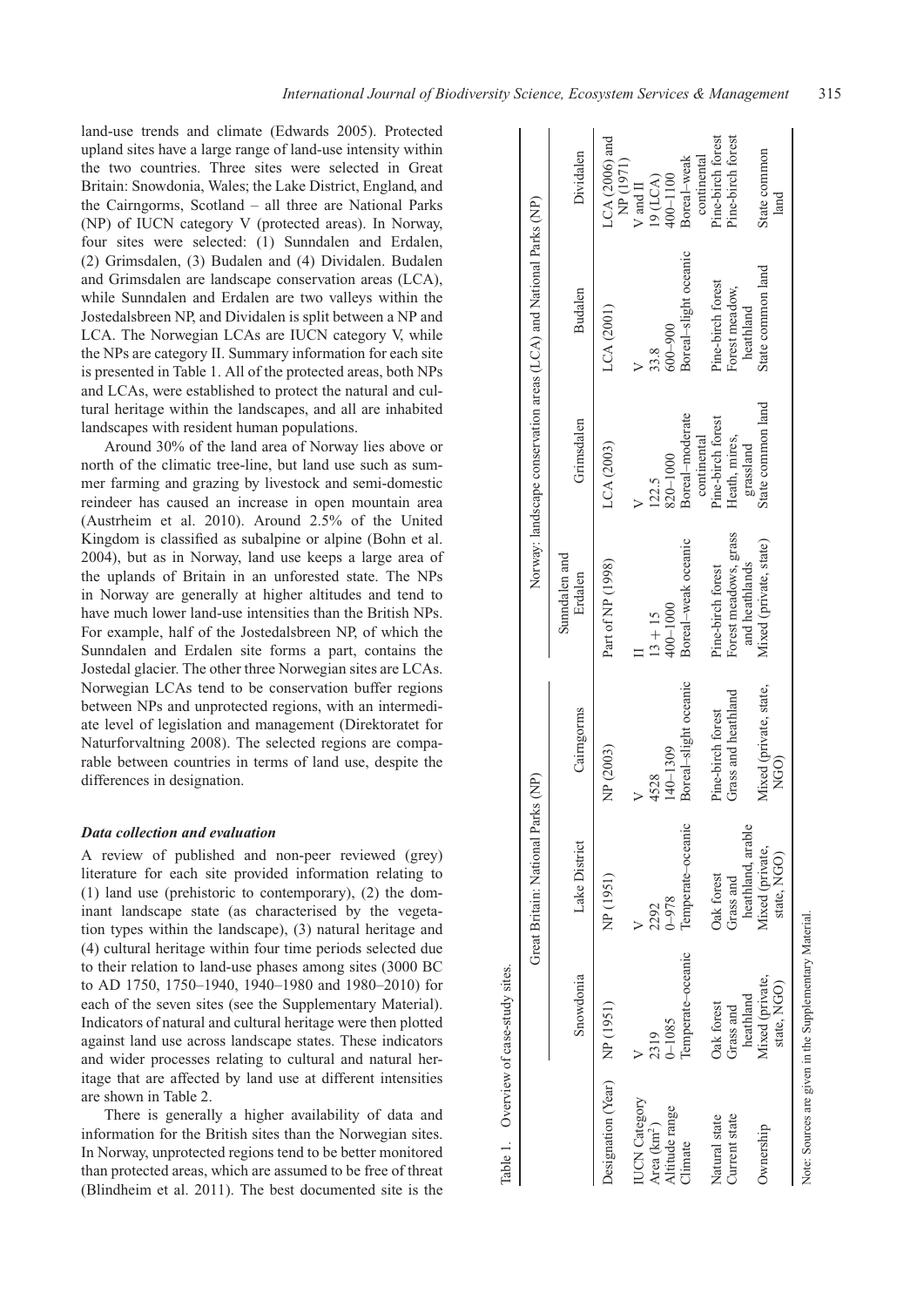| Land-use<br>intensity | Natural heritage                                                                           | Cultural heritage                                                                           |
|-----------------------|--------------------------------------------------------------------------------------------|---------------------------------------------------------------------------------------------|
| None                  | Pristine habitats with relatively long continuity (old-growth forests, peat<br>bogs, etc.) | Generally negligible, some sacred sites <sup>a</sup>                                        |
|                       | Natural successional dynamics                                                              |                                                                                             |
| Low                   | Increased number of habitats (open pastures, wood pastures, hay<br>meadows, etc.) $^{bc}$  | Hunting traps <sup>b</sup><br>Culturally modified trees <sup>a</sup>                        |
|                       | Most natural habitats intact (old-growth forests, peat bogs, etc.) <sup>a</sup>            | Rock art                                                                                    |
| Moderate              | Similar diversity of habitats                                                              | Fences and corrals                                                                          |
|                       | Meadows and pastures more abundant                                                         | Roads and tracks                                                                            |
|                       | Natural habitats less prevalent and more fragmented                                        | Traditional meadows and pastures <sup>bc</sup><br>Coppice woods <sup>c</sup><br>Shielingsbc |
| High                  | Monocultures (cultivated grassland, cereal fields, spruce plantations)<br>Clear cuts       | Industrialisation<br>Large economic units                                                   |
|                       | Loss of micro-habitats (open ditches, clearance cairns, wood patches,<br>pathways, etc.)   | Removal of (old) obstructing structures                                                     |
|                       | Habitat fragmentation                                                                      |                                                                                             |
|                       | Drainage of wetlands                                                                       |                                                                                             |
|                       | Fertilisers                                                                                |                                                                                             |
|                       | Overgrazing and erosion                                                                    |                                                                                             |
|                       | Extermination of large predators                                                           |                                                                                             |
|                       | Extermination of competitive herbivores                                                    |                                                                                             |

Table 2. Examples of elements and processes varying with land-use intensity and affecting natural and cultural heritage in landscapes.

Note: Some elements such as traditional pastures and meadows can be considered both as cultural and natural heritage. Case studies that are described in this issue are given in <sup>a</sup>Sjøgren and Kirchhefer (2012); <sup>b</sup>Solem et al. (2012) and <sup>c</sup>Hjelle et al. (2012).

Cairngorms NP; this was most recently designated as a NP and the designation was accompanied by a major review of the area's resources (Shaw and Thompson 2006). However, as the Norwegian sites are smaller in area (Table 1), the information relating to them is more specific than for the larger British NPs, so the differences in data availability are assumed to have low impact on the study.

Several measures can be used to assess each of natural and cultural heritages. Natural heritage may be assessed in terms of pristineness, diversity (habitat richness, species richness or species' abundances), rarity, nativeness or abundance (Ratcliffe 1977). Similarly, cultural heritage can be valued in terms of age, condition, diversity (landscape richness, element richness or element abundance), rarity, source/ethnicity or abundance (English Heritage 1997; Labadi 2007). In this study, the criteria for comparable valuation of natural and cultural heritage were required. Natural heritage was thus assessed in terms of species richness, while cultural heritage was assessed in terms of the diversity of cultural elements. Importantly, intangible values could be associated with both natural and cultural aspects at any time stage, and are not included in the framework. No additional weight was given for rare or red-listed species nor rarity or age of cultural elements, since rarity may be transient. Further, equal importance was given to cultural and natural heritage and across the time range. These criteria were used to facilitate direct comparisons between natural and cultural heritage, through standardisation of values and integration. Trends in natural and cultural value were inferred from the shift along the cultural and natural heritage axes between the landscape states dominant in consecutive time periods.

## **Results and discussion**

The dominant landscape states in protected Norwegian and British mountain areas are plotted in Figure 2. Trends in landscape state summarised across the selected protected areas within each country are also indicated using the four time periods. Across the protected areas, human influence is apparent from Neolithic times. Early land use from the Neolithic period involved utilisation of forests, nomadism, the establishment of some local-scale industrial production such as tar and iron and initiation of transhumance agriculture or summer farming (see the Supplementary Material). From the Neolithic to AD 1750, similar landscape states and land uses were assumed within the two countries (Figure 2). Early transhumance agriculture is likely to have taken the form of summer grazing in the mountain regions, along with the construction and utilisation of buildings inhabited during the summer grazing season (the upland residences are known as *seter* in Norway, *shieling* in England and Scotland and *hafod* in Wales; collectively referred to as summer farms herein). The combination of grazing, haymaking, burning and wood cutting led to a decrease in forest extent over this period in both countries. However, the loss of forest led to the creation of new seminatural habitats, and may have caused an increase in habitat diversity, and hence natural heritage, at low levels of disturbance (Figure 2), while cultural heritage also increased in value with a higher diversity of cultural elements.

From 1750, land use and landscape states diverged between the two countries. In Norway, the utilisation of summer farms intensified with increased exploitation of forests and increased densities of grazing livestock (see the Supplementary Material). This continued the trend of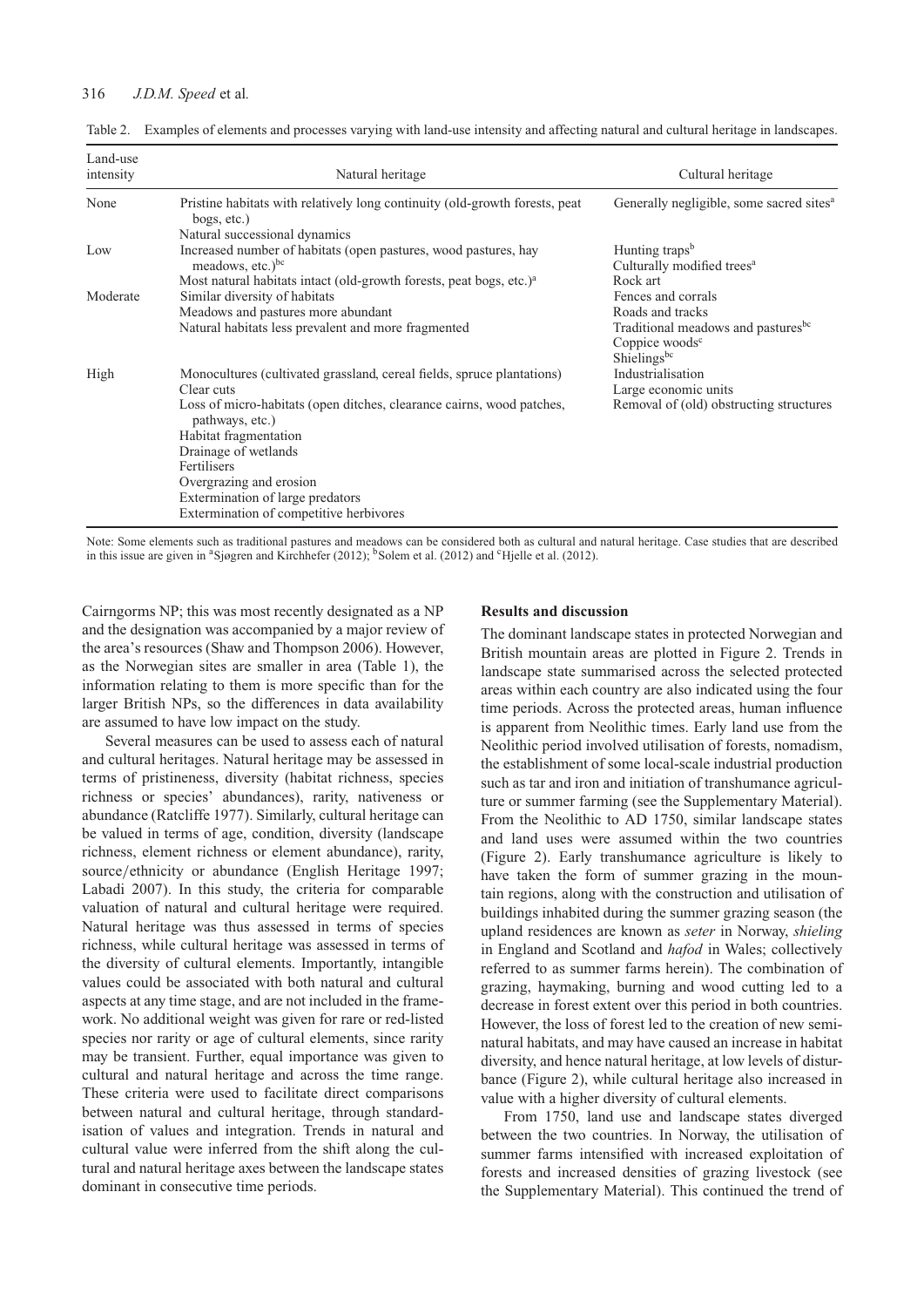

Figure 2. Apparent trends in land-use and landscape state in protected areas in Great Britain and Norway. The axes represent cultural and natural heritage (as defined in the text) associated with different landscape states. Boxes represent selected landscape states and land uses, dashed boxes indicate the landscape states and land-uses which were not common in that country. The arrows represent transitions within selected time periods in terms of cultural and natural heritage. The length of the boxes along each of the *x* and *y* axes reflects the variation in heritage that may be assigned to the landscape state.

increasing cultural heritage value without or with only minor declines in natural heritage value (Figure 2). In contrast, in Great Britain, land use intensified during this period, characterised by the enclosing of land, and management of upland landscapes for intensive livestock grazing or game species including red grouse (*Lagopus lagopus scotica*) and red deer (*Cervus elaphus*). In Snowdonia, the *hafod* system disintegrated through the enclosure of the uplands and the transfer of common land into private ownership. Overall, in Wales, 20% of the entire land area, almost entirely uplands, was enclosed from 1760 to 1830 (Roberts 1959). In the Lake District, the shieling system declined earlier, perhaps by the 1650s and a similar but more gradual transition towards larger tenancies and the modern hill farm took place (Whyte 2003). In the Cairngorms, as in the wider Highlands, the advent of sheep husbandry forced the reorganisation of farm tenancy arrangements and dismantled traditional society and farming in the sometimes forced emigration of transhumance populations known as the Highland Clearances. New leases directed tenants towards sheeponly management by banning horses, cattle and goats from the summer pastures (Bil 1990). This intensification was somewhat heterogeneous, with transitions towards extensive *Calluna* heathlands managed for grouse shoots in some places; while in others, a shift to *Nardus* grasslands (and a decline in natural heritage) is associated with increased grazing, as the dominant livestock in Great Britain upland sites shifted from cattle to sheep (Stevenson

and Thompson 1993). Concurrently, the evictions of transhumance populations led to a loss of cultural heritage (Figure 2).

The trend for increasing intensification in the British uplands continued from 1940 to 1980 (Figure 2), with the proliferation of non-native plantation forestry, commonly spruce (*Picea sitchensis* and *Picea abies*). The biodiversity associated with plantation forests is generally well below that of native forests, although there is an increasing recognition that plantations contribute to biodiversity for a range of taxa (Quine and Humphrey 2010), albeit to a low degree. In Norway, the number of active summer farms peaked in the 1850s (Reinton 1955). However, a continuous change in summer farming practices during the twentieth century, including the establishment of industrial milk processing, reduction in spring-born calves and shift from dairy livestock to meat producing livestock (heifers and sheep), decreased the demand for fuel-wood and fodder resources in the summer farm regions (Almaas 2004). The decline in cultural landscape elements associated with transhumance land use started mainly after 1945, including semi-natural grasslands as shrubs and trees recolonised open landscapes previously maintained by land use (Hofgaard 1997; Speed et al. 2010). Natural heritage declines as species associated with traditional land use are lost while the encroaching forests usually lack the species associated with the original ancient forests and thus has a correspondingly lower natural heritage value (Figure 2).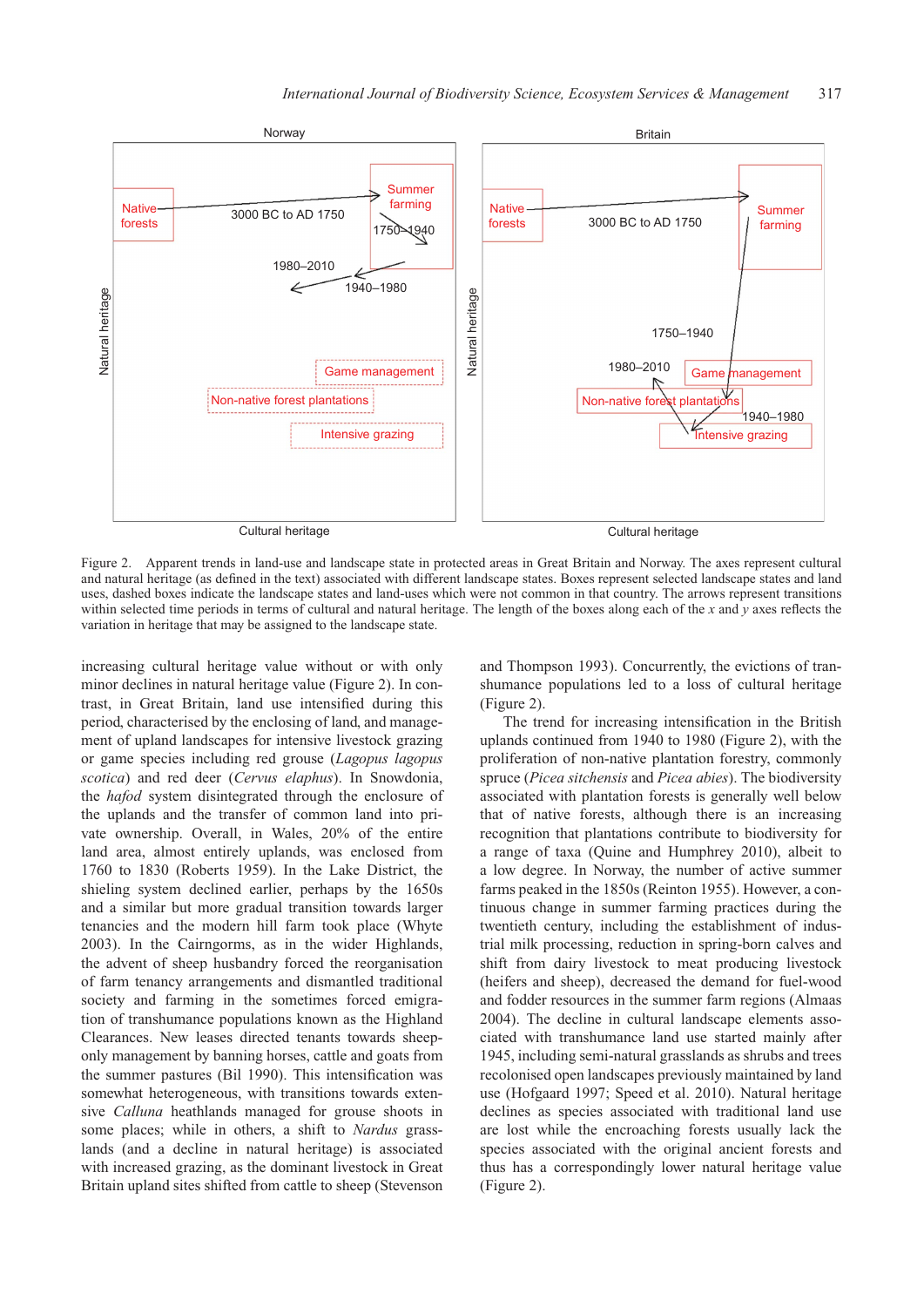### 318 *J.D.M. Speed* et al*.*

Since 1980, the abandonment of summer farms has continued in the Norwegian sites, with a continuing high loss of cultural and natural heritage (Figure 2). In Great Britain, changes have been more contradictory, with both continuing intensive land use in some regions and decreased densities of grazing livestock in others. Concurrently, conservation management has proliferated, with active reforestation of native woodlands. Thus, the direction of landscape change and value of cultural and natural heritage is more locally variable in Great Britain during this time period (Figure 2).

# *Towards an integrated valuation of cultural and natural heritage*

The conceptual model proposed to aid the valuation of landscapes in protected mountain areas in Great Britain and Norway was based on landscape states within the seven protected mountain area case-study sites, spanning from the Neolithic to present (Figure 3). The implied value of both natural and cultural heritage indicators was plotted along a gradient of land-use intensity, from a landscape devoid of humans to a highly utilised landscape. In this model, cultural heritage, reflecting the richness of cultural elements in the study areas (including artefacts such as the remains of pitfall traps, buildings and culturally-modified landscapes), is assumed to rise from zero in the absence of human influence to peak at mid-high land-use intensity, and to decrease at higher land-use intensity as further intensification leads to amalgamation of farms. Natural heritage, reflecting species richness, is high in the absence of human influence and at low land-use intensities, but decreases at higher land-use intensities (with pasture improvement and loss of old meadows), reflecting the predictions of the intermediate disturbance hypothesis.

The shape of the curves shown in Figure 3 is not definitive; the exact shape will vary between regions, land-uses and contexts. However, the conceptual model is adaptable to other systems, and as a tool, may be of value to help resolve conflicts by visualising stakeholders' values (i.e.



Figure 3. A conceptual model of how cultural and natural heritage vary along a gradient of land-use intensity in protected areas in north-west European mountain regions. *x*<sup>∗</sup> indicates the landuse intensity at which the sum of cultural and natural heritage peak. Recent trends in landscape change in Great Britain and Norway are denoted by arrows.

by showing the position along a gradient of land-use intensity that the stakeholder perceives the peak landscape value to lie) and by putting landscape changes in the context of historical trajectories of land use. Furthermore, the model presented has the potential to include other means of valuation (e.g. economic productivity or ecosystem services) by simply adding a further curve describing the trend in value with land-use intensity for the system in question. Different measures of valuation could be equally weighted by ensuring that the area under each curve is equal, or alternatively the values of the different measures could be standardised as a proportion of the maximum potential value in the area being assessed. The model has the potential to be used either quantitatively or qualitatively.

This model allows us to identify the land-use intensity for which natural and cultural heritage peak, as well as a valuation integrating cultural and natural heritage to be estimated (*X*<sup>∗</sup> in Figure 3). Hence, changes in landscape state along more than one heritage gradient can be simultaneously assessed. In the case-study sites, natural heritage peaks at a lower land-use intensity than cultural heritage, although an intermediate land-use intensity can give high natural and cultural heritage. This model can thus be used to visualise the aims of different stakeholders, although it should be noted that the peak will depend on the stakeholders' valuation of the landscapes' heritage. Further, the land-use intensity of the peak-integrated cultural and natural heritage may fall at a non-stable state. Thus, other factors such as management feasibility still need to be considered in developing management plans.

Recent trends in landscape change across the casestudy protected areas within the two countries are shown in the conceptual model (Figure 3). These trends in landscape change are in the same direction in each country, but changes in natural and cultural heritage also differ between countries, due to the different starting points. The different starting points are influenced by the contrasting land-use history (from AD 1750 onwards) in protected mountain areas in the two countries.

# **Conclusion**

This study highlights the importance of land use as driver of both natural and cultural heritage in mountain landscapes, and also illustrates the potential loss of heritage at both intensified and reduced land use from the current situation in both the United Kingdom and Norway. Here we have highlighted how differing historic land uses determine the current landscape states in protected mountain areas in north-west Europe. Although changes in land use show a similar trajectory of extensification in both Norway and Great Britain, the land-use history means that cultural and natural heritage may be changing in different directions (Figure 2). As a landscape state is caused by past land use in these regions, the importance of taking a long-term perspective is paramount to contextualise contemporary change (Emanuelsson 2009). The study also shows that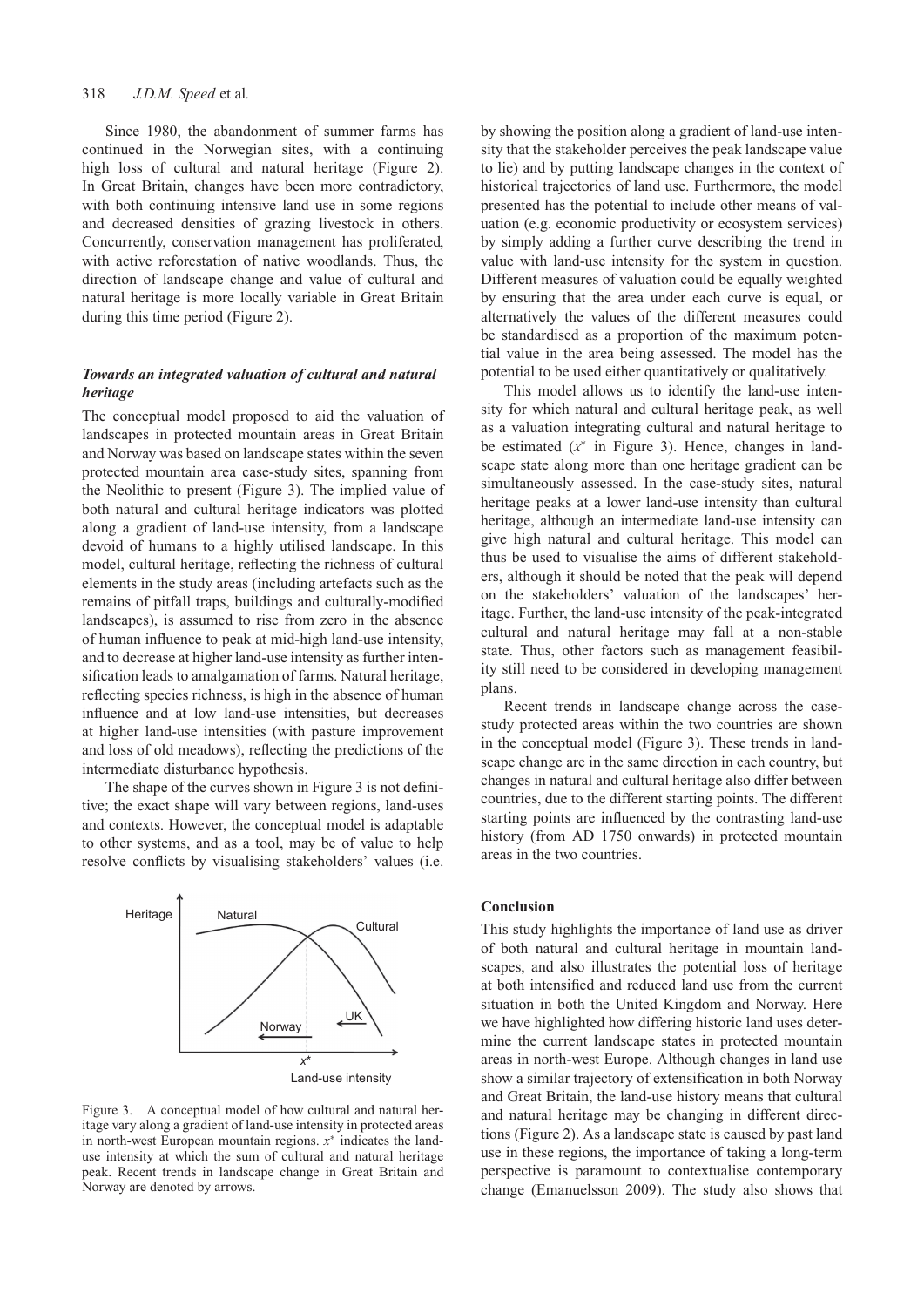the valuation of mountain landscapes varies depending on whether natural heritage, cultural heritage or both are taken onto account. The main challenge for management in protected mountain areas is thus to find a sustainable land use using an integrated perspective such as that presented here.

The model proposed here demonstrates a method for visualising both past landscape states and landscape valuation according to different types of heritage. By including differing types of heritage, this approach can support an integrated valuation of landscapes. This model developed for protected mountain areas with histories of human use allows assessment of landscapes on the basis of integrated cultural and natural heritage and to assess contemporary changes against historical changes. This model is extendable to include other aspects such as economic or ecosystem services and could be adapted to the valuation of other systems. Other measures of valuation as further functions of land-use intensity could also be used. Both natural and cultural heritage are ultimately based on value judgements, and thus involve some subjectivity, if only in terms of the selection of the measure used to assess value. While the presented model thus cannot remove subjectivity in valuation, it can visualise and conceptualise the applied valuation within the landscape, and facilitate management decisions by showing the loss of heritage under different scenarios.

#### **References**

- Almaas R. 2004. Norwegian agricultural history. Trondheim (Norway): Tapir Akademiske Forlag.
- Austrheim G, Bråthen KA, Ims RA, Mysterud A, Ødegaard F. 2010. Alpine environment. In: Kålås JA, Henriksen S, Skjelseth S, Viken Å, editors. Enviornmental conditions and impacts for red list species. Trondheim (Norway): Norwegian Biodiversity Information Centre. p. 107–118.
- Austrheim G, Eriksson O. 2001. Plant species diversity and grazing in the Scandinavian mountains – patterns and processes at different spatial scales. Ecography. 24(6):683–695.
- Baillie JEM, Hilton-Taylor C, Stuart SN 2004. IUCN red list of threatened species: a global species assessment. Gland (Switzerland) and Cambridge (UK): IUCN.
- Bil A. 1990. The shieling, 1600–1840: the case of the central Scottish Highlands. Edinburgh (Scotland): John Donald.
- Birks HH, Birks HJB, Kaland P, Moe D, editors. 1988. The cultural landscape – past, present and future. Cambridge (UK): Cambridge University Press.
- Blindheim T, Thingstad PG, Gaarder G. 2011. Naturfaglig evaluering av norske verneområder. Dekning av naturtyper og arter, NINA Rapport 539. Oslo (Norway): Norsk institutt for naturforskning.
- Bohn U, Gollub F, Hettwer C, Neuhauslova Z, Raus T, Schlueter H, Weber H. 2004. Map of the natural vegetation of Europe. Scale 1: 2 500 000. Part I. Explanatory text with CD-ROM. Bundesamt für Naturschutz, Bonn, Germany.
- Brown DG, Pijanowski BC, Duh JD. 2000. Modeling the relationships between land use and land cover on private lands in the Upper Midwest, USA. J Environ Manag. 59(4): 247–263.
- Connell JH. 1978. Diversity in tropical rain forests and coral reefs. Science. 199(4335):1302–1310.
- Coombes, PMV, Chiverrell, RC, Barber, KE. 2008. A high resolution pollen and geochemical analysis of late Holocene

human impact and vegetation history in Southern Cumbria, England. *J Quat Sci*. 24(3):224–236.

- Direktoratet for Naturforvaltning. 2008. Områdevern og forvaltning. Trondheim (Norway): Direktoratet for Naturforvaltning.
- Dramstad WE, Fry G, Fjellstad WJ, Skar B, Helliksen W, Sollund MLB, Tveit MS, Geelmuyden AK, Framstad E. 2001. Integrating landscape-based values – Norwegian monitoring of agricultural landscapes. Landsc Urban Plann. 57(3–4):257–268.
- Dupouey JL, Dambrine E, Laffite JD, Moares C. 2002. Irreversible impact of past land use on forest soils and biodiversity. Ecology. 83(11):2978–2984.
- Edwards ME. 2005. Landscape history and biodiversity conservation in the uplands of Norway and Britain: comparisons and contradictions. In: Thompson DBA, Price MF, Galbraith CA, editors. Mountains of Northern Europe: conservation, management, people and nature. Edinburgh (Scotland): TSO Scotland.
- Emanuelsson U. 2009. The rural landscapes of Europe: how man has shaped European nature. Stockholm (Sweden): Swedish Research Council Formas.
- English Heritage. 1997. Sustaining the historic environment: new perspectives on the future: an English Heritage discussion document. London (UK): English Herigate.
- Fairclough GJ, Lambrick G, Hopkins D. 2002. Historic landscape characterisation in England and a Hampshire case study. In: Fairclough GJ, Rippon SJ, editors. Europe's cultural landscape: archaeologists and the management of change. Brussels (Belgium): Europae Archaeologiae Consilium and English Heritage. p. 69–83.
- Fischer M, Rudmann-Maurer K, Weyand A, Stöcklin J. 2008. Agricultural land use and biodiversity in the Alps. Mt Res Dev. 28(2):148–155.
- Foley JA, DeFries R, Asner GP, Barford C, Bonan G, Carpenter SR, Chapin FS, Coe MT, Daily GC, Gibbs HK, et al. 2005. Global consequences of land use. Science. 309(5734):570–574.
- Grime JP. 1973. Competitive exclusion in herbaceous vegetation. Nature. 242(5396):344–347.
- Hjelle K, Kaland S, Kvamme M, Lødøen T, Natlandsmyr B. 2012. Ecology and long-term land-use, palaeoecology and archaeology – the usefulness of interdisciplinary studies for knowledge-based conservation and management of cultural landscapes. Int J Biodivers Sci Ecosyst Serv Manag. 8(4):321–337.
- Hofgaard A. 1997. Inter-relationships between treeline position, species diversity, land use and climate change in the central Scandes Mountains of Norway. Glob Ecol Biogeogr. 6(6):419–429.
- Iverson LR. 1988. Land-use changes in Illinois, ASA: the influence of landscape attributes on current and historic land use. Landsc Ecol. 2(1):45–61.
- Jetz W, Wilcove DS, Dobson AP. 2007. Projected impacts of climate and land-use change on the global diversity of birds. PLoS Biol. 5(6):e157.
- Kålås JA, Viken Å, Henriksen S, Skjelseth S. 2010. The 2010 Norwegian red list for species. Trondheim (Norway): Norwegian Biodiversity Information Centre.
- Kleijn D, Kohler F, Baldi A, Batary P, Concepcion ED, Clough Y, Diaz M, Gabriel D, Holzschuh A, Knop E, et al. 2009. On the relationship between farmland biodiversity and land-use intensity in Europe. Proc R Soci B: Biol Sci. 276(1658):903–909.
- Körner C. 2003. Alpine plant life: functional plant ecology of high mountain ecosystems. Berlin (Germany): Springer-Verlag.
- Labadi S. 2007. Representations of the nation and cultural diversity in discourses on World Heritage. J Soc Archaeol. 7(2):147–170.